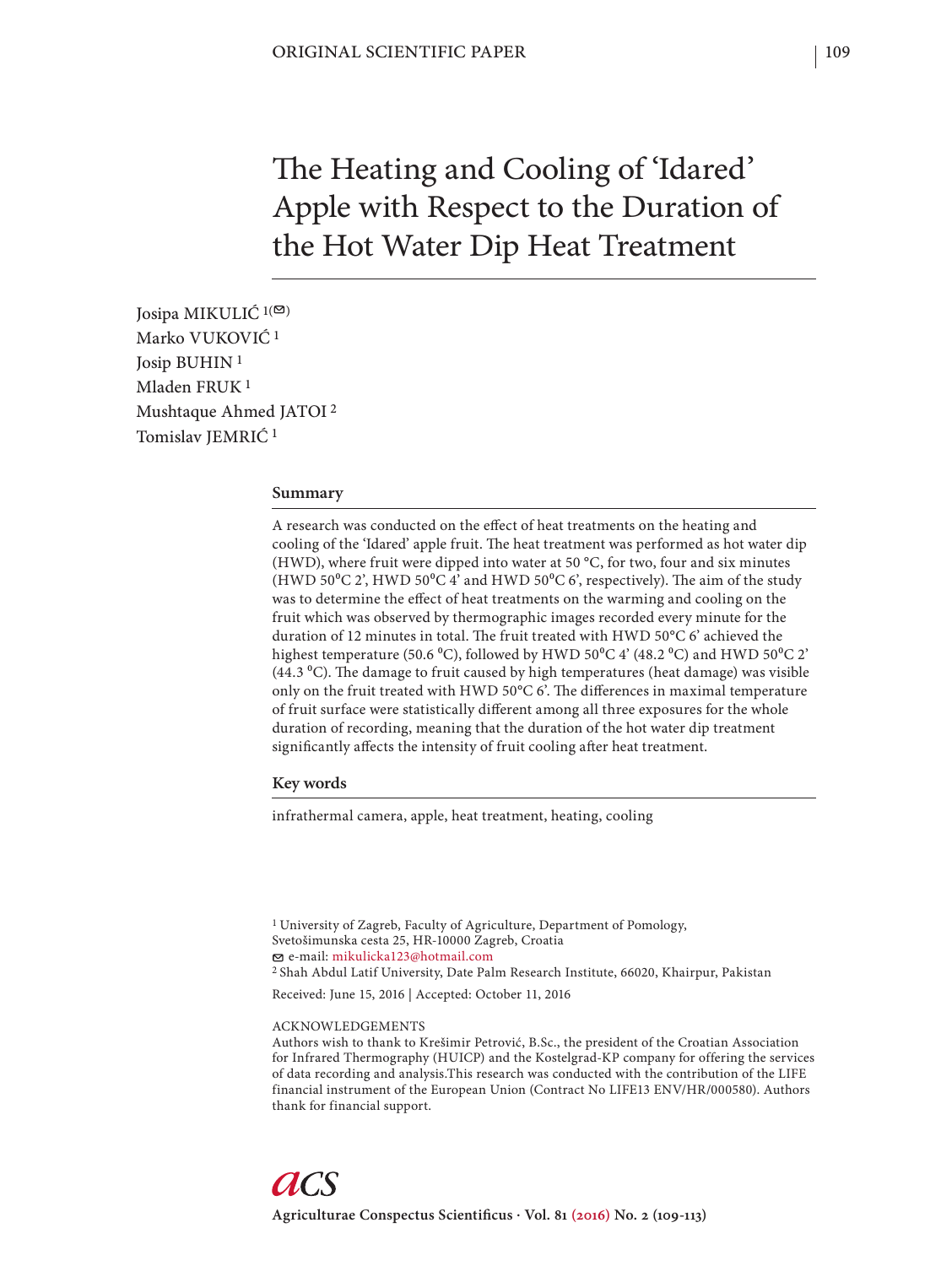### **Introduction**

Thermography is a contactless method of temperature measuring and its allocation on the surface of objects. Infrared thermography is a measurement method used to measure the irradiation of object surfaces in specific areas of the infrared spectrum (Andrassy et al., 2008). The application of this method in agriculture has been reviewed in works by Vadivambal and Jayas (2011), as well by Gomes and Leta (2012).

'Idared' is an old apple cultivar, which was created in USA in 1935 through the hybridization of 'Jonathan' and 'Wagener' cultivars. It was released in 1942. It is a highly productive cultivar and, without doubt, the most popular apple cultivar in Croatia today. Due to its large and pleasant-looking fruit and the unusually long storage period, it is highly regarded and represents over half of all apples produced in Croatia (Čmelik et al., 2010).

Heat treatments are one of the methods used to reduce the postharvest loss of fruit caused by pathogens or physical damage of the fruit (Jemric et al., 2006, 2011). Since postharvest use of pesticides is not allowed in many countries, including Croatia, and due to increased consumer demand for organic fruit, heat treatments are used more often as an alternative for chemical treatments due to its low negative environmental impact (Maxin and Weber, 2011). Apples that undergo heat treatment synthesize a specific group of heat shock proteins (Lindquist and Craig, 1998). The function of these proteins is the protection of ATP synthase and stimulation of its activity, as well as the stabilization of proteins and prevention of denaturation. This contributes to the maintenance of the structure and functions of cells in conditions of heat stress (Lerner, 1999). Heat treatments close tears in the cuticle by melting surface waxes, and thus help prevent the entrance of pathogens to the fruit (Montero et al., 2010).

Research indicates that heat treatments combined with sodium sorbate and sodium bicarbonate are effective against pathogens (Fadda et al., 2015), like *Neofabrea* spp. (Maxin and Weber, 2011). Heat treatments on temperatures ranging between 47 and 52 °C for the duration of three minutes control pathogens such as *Phacidiopycnis washingtonensis* (Maxin and Weber, 2011). In addition to these positive effects of heat treatments, it must be noted that they can also reduce effects of storage disorders of the fruit, such as superficial scald of apple (Jemric et al., 2006). Heat treatments are also used in organic production of fruit for reduction of apple disease occurrences (Maxin et al., 2005).

However, the use of heat treatments is connected with a risk of damaging the fruit through exposure to high temperatures. Temperatures of 65 °C can lead to cell damage (Li et al., 2015). Even temperatures above 45 °C can lead to damage if combined with excessive light exposure (Hengari et al., 2014). Long exposure to the same temperature (10 minutes and longer) can lead to fruit damage even without exposure to the light (Moscetti et al., 2013). High temperature damage is more likely to occur if heat treatments are combined with usage of sodium bicarbonate (Venditti et al., 2010).

It is thus important to find the best combination of temperature and the exposure to increase the efficiency of heat treatments. Higher temperatures and longer exposures increase efficiency, but also increase the risk of heat damage. Therefore, it is necessary to find an optimal treatment temperature which will be effective even with shorter periods of exposure, in order to reduce the risk of heat damage and to enable easier incorporation of heat treatments into post-harvest procedures.

## **Materials and methods**

This research was conducted in the laboratory of the Department of Pomology, Faculty of Agriculture of the University of Zagreb.

#### **Fruit used in research**

The heat treatments conducted during the research were done on 'Idared' apple fruit harvested in the optimal harvest period by AGRA Čakovec. The fruit was harvested on September 20, 2015. Within 2 hours after the harvest, the fruit was transported to the Department of Pomology, Faculty of Agriculture of the University of Zagreb. Total of 30 kilograms of fruit was harvested from all parts of the tree canopy. Among these fruit, samples of 20 perfectly healthy fruit of relatively equal weight and size were randomly selected for each treatment. For thermographic recording, three heat-treated fruits were randomly selected.

#### **Heat treatment**

Three hot water dips at  $50 \pm 0.5$  °C were conducted for the duration of two, four and six minutes (HWD  $50^{\circ}$ C 2', HWD 50 $\rm ^{0}C$  4' and HWD 50 $\rm ^{0}C$  6') in a specially constructed apparatus with thermostatic temperature control.

#### **Th ermal camera recording**

Thermal camera recording was conducted in the laboratory of the Department of Pomology, Faculty of Agriculture of the University of Zagreb. For the purposes of this research, the FLIR T620 infrared camera and the FOL25 lens were used (FLIR, USA). The fruits from each heat treatment were photographed once every minute after treatment for the total duration of 12 minutes. Before recording, the camera was calibrated with a special black tape which was placed on a heat-treated fruit to determine the emissivity coefficient and perform camera calibration.

#### **Data analysis**

Data gathered from the thermal camera were analysed on the Materials Department of the Faculty of Civil Engineering. This data was analysed in the SAS 9.4 statistical package (SAS Institute, Cary, NC, USA) by ANOVA and Tukey's (HSD) test with the significance level of  $P \le 0.05$ . Photographs captured with the infrathermal camera were analysed in the Thermacam reporter professional 9.0 application (FLIR, USA).

## **Physical and chemical analyses of the fruit**

After the heat treatment, the fruit was placed in a cooled storage unit under normal atmosphere at the temperature of 0 °C for eight weeks. Following that period, the fruit was brought out of the storage unit and held for one week at room temperature to simulate the fruit's shelf life. At the end of that period, a visual inspection of the fruit was conducted to detect any possible damage incurred by the heat treatment. The damage was visible only at the end of shelf life period in the form of the browning of the fruit skin (Fig. 3). Damage from high temperature was classified in four categories:  $0$  – healthy fruit,  $1$  – low damage, 2 – moderate damage and; 4 – severe damage.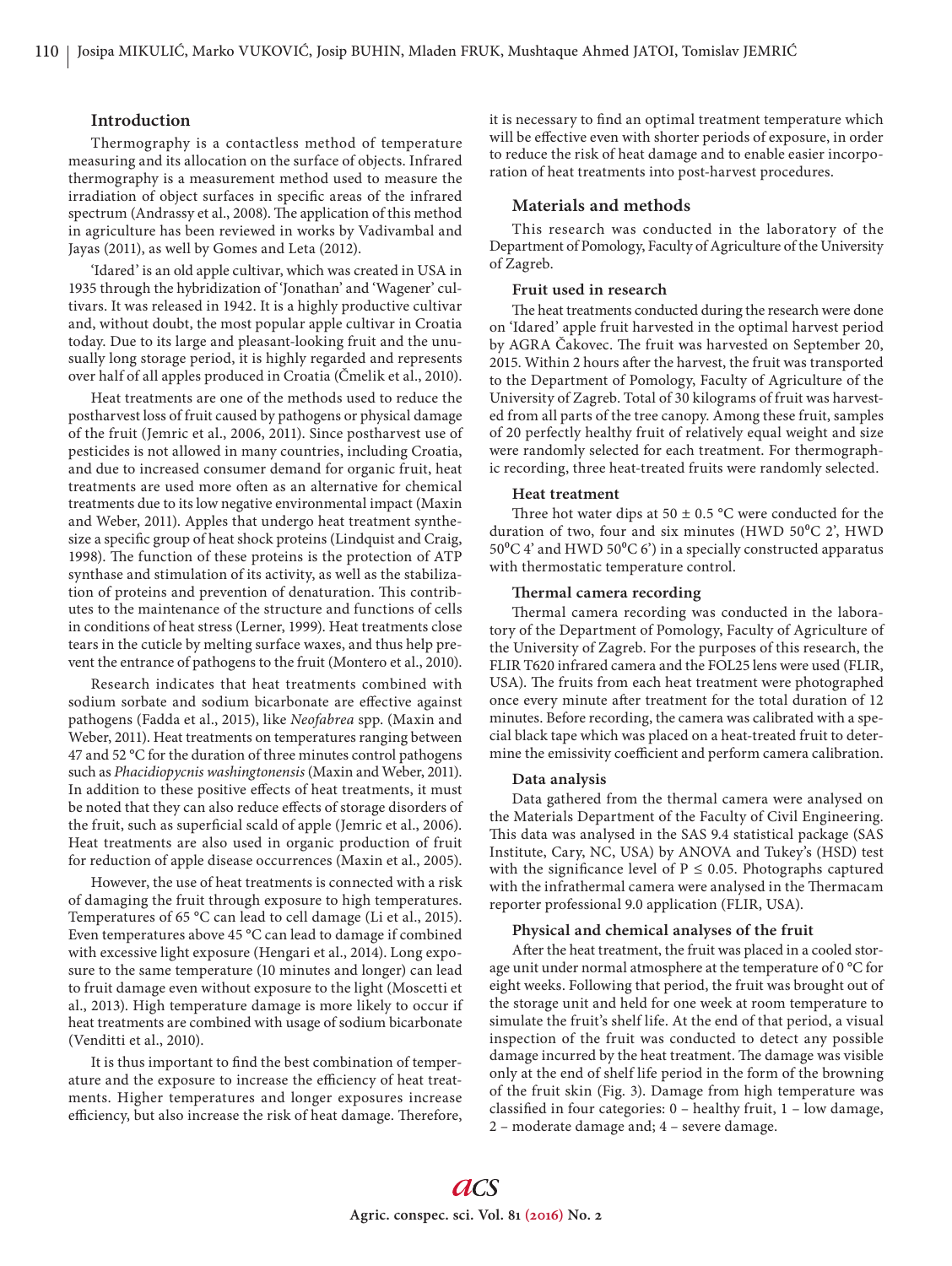Heat damage index was calculated according to the following formula:

index = 
$$
\frac{(n_0 \times 0) + (n_1 \times 1) + (n_2 \times 2) + (n_3 \times 3)}{n_0 + n_1 + n_2 + n_3} \times 100
$$

with the following parameters:

 $n_0$ - number healthy fruit

 $n_1$ - number of fruits with low damage (up to 25 % of surface damaged)

 $n_2$ - number of moderately damaged fruits (between 26-50 % of surface damaged)

n3- number of severely damaged fruits (between 51-100 % of surface damaged)

The damage resulting from high temperatures were determined through visual observation and determination of the percent of damaged surface of the fruit in relation to the overall surface of the fruit. (Fig. 3).

## **Results and discussion**

ANOVA of the effect of heat treatment duration on the maximal and minimal temperature of the fruit in our study showed that both the duration of heat treatment and the duration of cooling period had a significant impact on the maximal and minimal temperature of fruit surface, but the interaction between those two factors was not statistically significant (Table 1). The maximal temperature of fruit surface was significantly different for all three exposures and it remained significantly different for the whole cooling time (Fig. 1).

**Table 1.** ANOVA data of maximal and minimal temperature of fruit surface of heat-treated 'Idared' apples during 12 min. cooling time

| Source of variability | Maximal temperature<br>$(^{0}C)$ sum of squares | Minimal temperature<br>$(^{0}C)$ sum of squares |
|-----------------------|-------------------------------------------------|-------------------------------------------------|
| Heat treatment (T)    | $480.67***$                                     | $353.53***$                                     |
| Cooling period $(V)$  | $2047.70***$                                    | $1028.61***$                                    |
| TyV                   | $10.31$ ns                                      | 67.15 ns                                        |

ns, \*\*\* - non significant or significant at P≤0.001, respectively

The highest maximal temperature of fruit surface was recorded on fruit from HWD 50 $^{\circ}$  C 6' treatment (50.6 $^{\circ}$  C), followed by HWD 50 $\mathrm{^0 C4'}$  treated fruit (48.2 $\mathrm{^0 C}$ ), with HWD 50 $\mathrm{^0 C2'}$  treated fruit having the lowest maximal temperature  $(44.3^{\circ}C)$  of fruit surface (Figure 1). From these parameters, it is obvious that the duration of heat treatment is an important factor in fruit damage occurrences as the temperature itself. Li et al. (2015) reported cell damage at a temperature of 65 °C and above, while Moscetti et al. (2013) claim that this happens even at lower temperatures, after tissue has being exposed to high temperature (45  $^{\circ}$ C) for 10 minutes or longer. Symptoms of heat damage (Fig. 3) in present study were visible only in fruit treated by HWD  $50^{\circ}$ C 6', while no damage occurred in other treatments. Heat damage index was 1.95, and the largest portion of fruit (40%) showed symptoms of severe heat damage (Table 2). The majority of areas on

**Table 2.** High temperature damage percentage and index of 'Idared' apple fruit treated with HWD  $50^{\circ}$ C 6' heat treatment and stored in air for eight weeks at 0 °C plus one additional week at room temperature

| The extent of damage          | Number of fruit | % of sample |
|-------------------------------|-----------------|-------------|
| None $(0)$                    |                 | 10          |
| Low(1)                        |                 | 25          |
| Moderate (2)                  |                 | 25          |
| High(3)                       |                 | 40          |
| High temperature damage index |                 | 1.95        |



**Figure 1.** The dynamic of reduction of maximal temperature in heat-treated 'Idared' apples after hot water dip (HWD) on 50 °C for the duration of 2, 4 and 6 minutes (vertical lines represent the standard error calculated on the basis of thermographic data from three fruits; differences among the treatments were statistically significant for the whole recording time).



**Figure 2.** The dynamic of reduction of minimal temperature in heat-treated 'Idared' apples after hot water dip (HWD) on 50 °C for the duration of 2, 4 and 6 minutes (vertical lines represent the standard deviation calculated on the basis of thermographic data from three fruits; values marked with different letters are statistically significant according to Tukey's HSD test at  $P \le 0.05$ ; n.s. – not statistically significant)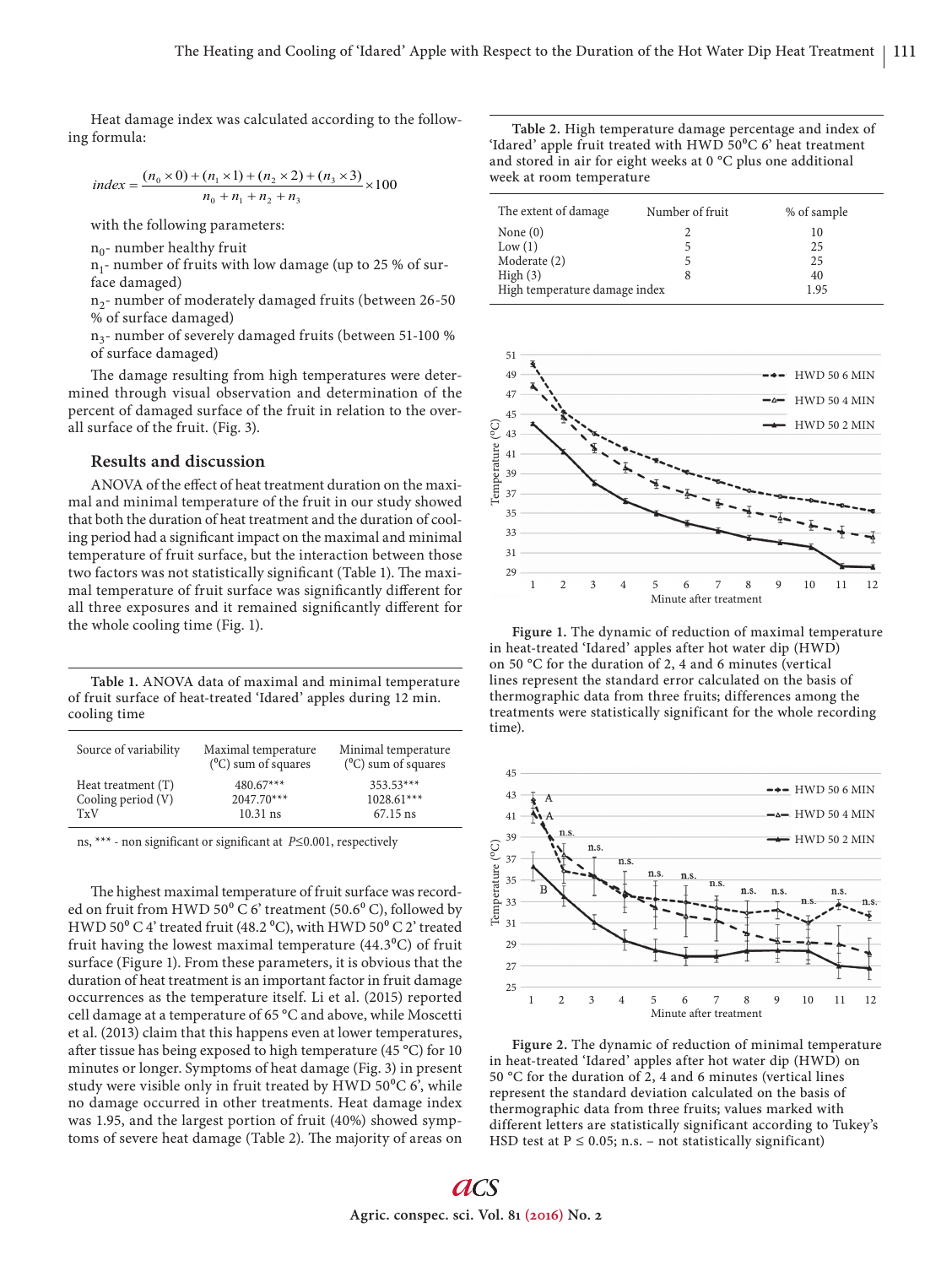

**Figure 3.** The appearance of heat damage on the 'Idared' apple incurred by exposure to HWD  $50^{\circ}$ C 6' heat treatment



**Figure 4.** Thermogram of fruit from HWD 50 $^{\circ}$ C 6' treatment recorded after first minute of cooling time

the fruit surface showing the symptoms of heat damage (Fig 3) had good overlap with areas on the fruit surface exposed to high temperatures showed on the thermogram (Fig. 4).

This shows that apple tissue can be damaged at temperature around  $50^{\circ}$  C, even when it lasted less than one minute, as shown in Figure 1. This finding is contrary to the results published Li et al. (2015). Possible explanation can be found in the fact that in present study, heating medium was water, while Li et al. (2013) used indirect heating method in water bath through insulation layer. Water has high heat transfer rate and this caused heat damage at lower temperatures within shorter time. Moscetti et al (2013) also used HWD, but maximum temperature was set to be 45<sup>o</sup>C, although it lasted for as long as 10 min. This temperature is much lower than temperature used in the present study (50  $^{\circ}$ C) which caused heat damage at longest exposure (6 min). Beside temperature and exposure, the genetic factor should not be overlooked since it is possible that reaction to heat treatment is cultivar specific, as stated by Maxin et al. (2005).

The dynamics of fruit cooling is shown on Figures 1 and 2 (the maximum temperature of fruit surface and the minimum temperature of fruit surface, respectively).

Although average minimal temperature was also dependent on the duration of the treatment (Table 1), the differences in minimal temperatures were not statistically significant for any individual cooling time, except in the first minute after treatment, when fruit from HWD  $50^{\circ}$  C 2' had significantly lower temperature of fruit surface (36.3  $^{\circ}$ C) compared to HWD 50 $^{\circ}$ C 4' and HWD 50 $\degree$  C 4' (42.5 and 41.3  $\degree$ C, respectively) (Fig. 2). These temperatures were below threshold that can cause heat damage (Jemric et al., 2006; Moscetti et al., 2013; Li et al., 2015).

## **Conclusion**

On the basis of this research, it can be concluded that the duration of heat treatment has a significant impact on the intensity of fruit cooling. The longer the fruit was treated, the hotter it became and the longer it took to cool down. This effect lasted for the whole recorded cooling time (12 min).

Thermal cameras are seldom used in research of postharvest treatments, and no research was conducted to find the connection between the maximal temperature and the areas of the fruit damaged by high temperature. Our study thus shows the possible application of thermography for better understading of heat treatment effect on fruit and its optimisation.

## **References**

- Andrassy M., Boras I., Švaić S. (2008) Osnove termografije s primjenom. Kigen d.o.o., Zagreb.
- Čmelik Z., Dugalić K., Puškar B., Pavičić D., Zadravec P. (2010). Trendovi u sortimentu jezgričavih i koštičavih voćaka. Proccedings of abstracts from 5. scientific and professional symposium of Croatian fruit producers with international participation, Opuzen, Croatia, 2010.
- Fadda A. A., Barberis A., D'Aquino S., Palma A., Angioni A., Lai F., Schirra, M. (2015). Residue levels and performance of potassium sorbate and thiabendazole and their co-application against blue mold of apples when applied as water dip treatments at 20 or 530C. Postharvest Biol Technol 106: 33-43
- Gomes, J. F. S., Leta, F. R. (2012). Applications of computer vision techniques in the agriculture and food industry: A review. Eur Food Res Technol 235: 989-1000
- Hengari S., Theron K. I., Midgley S. J. E., Steyn W. J. (2014). Response of apple (*Malus domestica* Borkh.) fruit peel photosystems to heat stress coupled with moderate photosynthetic active radiation at different fruit developmental stages. Sci Hortic 178, 154-162.
- Jemric, T., Ivic, Dario; Fruk, Goran; Skutin Matijas, H., Cvjetkovic, B., Bupic, M., Pavkovic, B. (2011). Reduction of postharvest decay of peach and nectarine caused by *Monilinia laxa* using hot water dipping. Food and Bioprocess Technol 4: 149-154
- Jemric, T., Lurie, S., Dumija, L., Pavicic, N., Hribar, J. (2006). Heat treatment and harvest date interact in their effect on superficial scald of 'Granny Smith' apple. Sci Hortic 107: 155-163
- Lerner, H. R. (1999.). The influence of temperature extremes on gene expression, genomic structure and the evolution of induced tolerance in plants, In: Plant responses to environmental stress: From phytohormones to genome reorganization, pp. 497-548, Marcel Dekker, Inc, USA